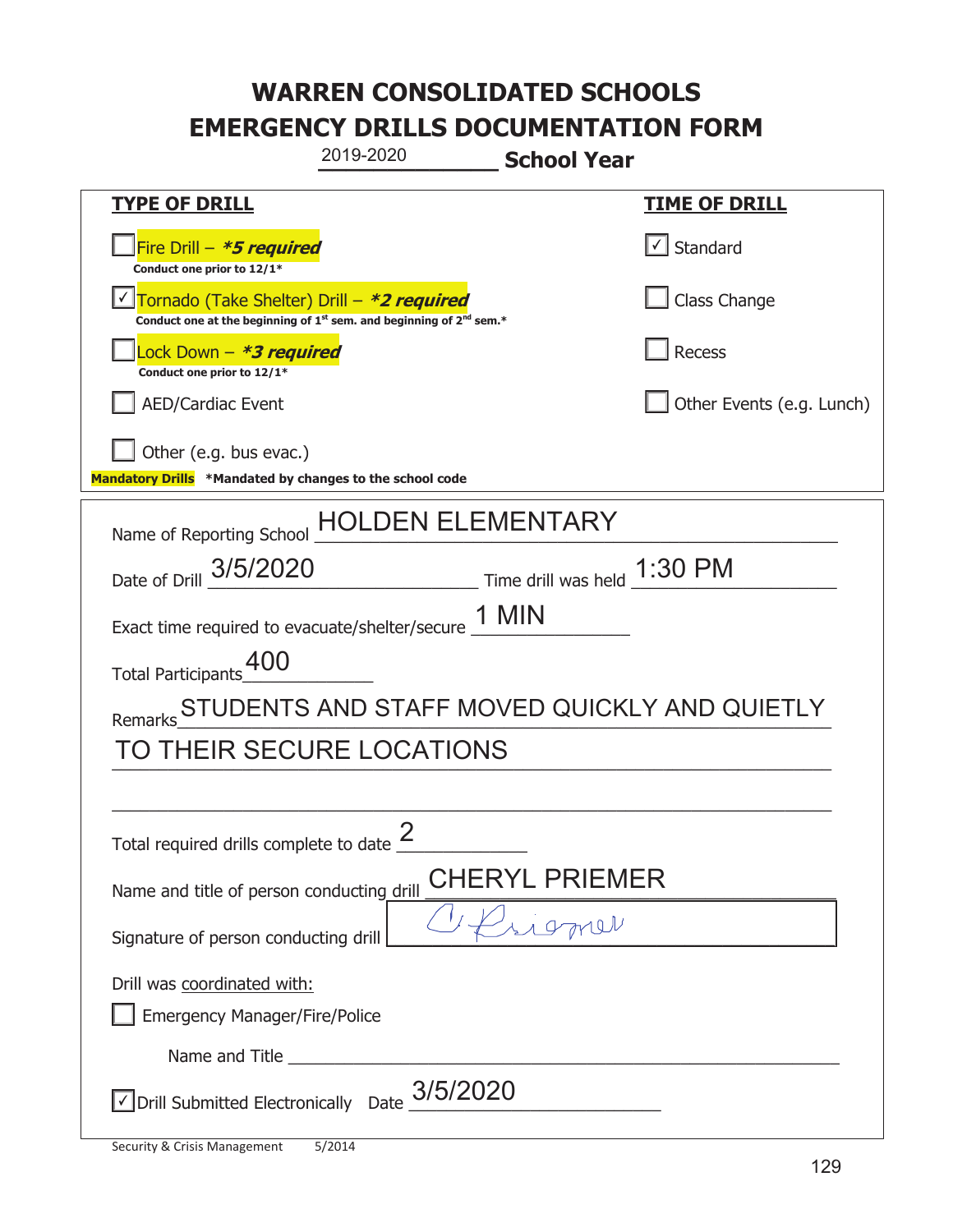|                                                                                    | 2019-2020                                                                     | <b>School Year</b>          |                                                 |
|------------------------------------------------------------------------------------|-------------------------------------------------------------------------------|-----------------------------|-------------------------------------------------|
| <b>TYPE OF DRILL</b>                                                               |                                                                               |                             | <b>TIME OF DRILL</b>                            |
| Fire Drill - *5 required<br>Conduct one prior to 12/1*                             |                                                                               |                             | $\cup$ Standard                                 |
| Tornado (Take Shelter) Drill – *2 required                                         | Conduct one at the beginning of $1^{st}$ sem. and beginning of $2^{nd}$ sem.* |                             | Class Change                                    |
| Lock Down - *3 required<br>Conduct one prior to 12/1*                              |                                                                               |                             | <b>Recess</b>                                   |
| <b>AED/Cardiac Event</b>                                                           |                                                                               |                             | Other Events (e.g. Lunch)                       |
| Other (e.g. bus evac.)<br>Mandatory Drills *Mandated by changes to the school code |                                                                               |                             |                                                 |
| Name of Reporting School                                                           |                                                                               | DEN ELEMENTARY              |                                                 |
| Date of Drill 1/14/2020                                                            |                                                                               | Time drill was held 2:30 PM |                                                 |
| Exact time required to evacuate/shelter/secure _________                           |                                                                               |                             |                                                 |
| Total Participants <sup>400</sup>                                                  |                                                                               |                             |                                                 |
| Remarks ALICE CONE MOVED OUTSIDE THE SCHOOL                                        |                                                                               |                             |                                                 |
|                                                                                    |                                                                               |                             | STAFF RELOCATED IF APPROPRIATE DURING THE DRILL |
|                                                                                    |                                                                               |                             |                                                 |
| Total required drills complete to date $\frac{2}{3}$                               |                                                                               |                             |                                                 |
| CHERYL PRIEMER<br>Name and title of person conducting drill                        |                                                                               |                             |                                                 |
| Signature of person conducting drill                                               |                                                                               |                             |                                                 |
| Drill was coordinated with:<br><b>Emergency Manager/Fire/Police</b>                |                                                                               |                             |                                                 |
|                                                                                    |                                                                               |                             |                                                 |
| √ Drill Submitted Electronically                                                   | 1/14/2020<br>Date                                                             |                             |                                                 |

t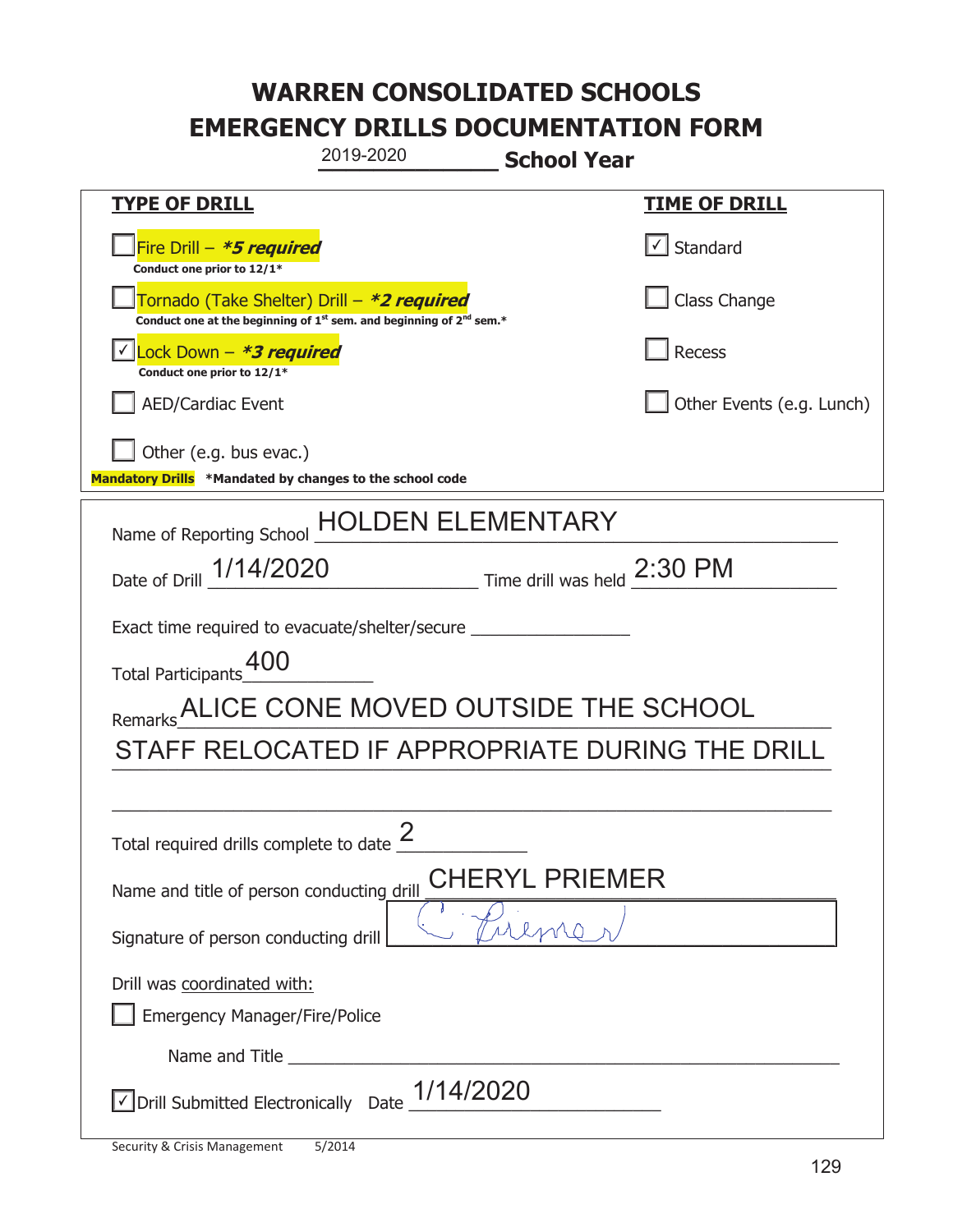| 2019-2020<br><b>School Year</b>                                                                                             |                                   |  |  |
|-----------------------------------------------------------------------------------------------------------------------------|-----------------------------------|--|--|
| <b>TYPE OF DRILL</b>                                                                                                        | <u>TIME OF DRILL</u>              |  |  |
| Fire Drill - *5 required<br>Conduct one prior to 12/1*                                                                      | $\lfloor \angle \rfloor$ Standard |  |  |
| Tornado (Take Shelter) Drill - *2 required<br>Conduct one at the beginning of $1^{st}$ sem. and beginning of $2^{nd}$ sem.* | Class Change                      |  |  |
| Lock Down – <b>*<i>3 required</i></b><br>Conduct one prior to 12/1*                                                         | Recess                            |  |  |
| <b>AED/Cardiac Event</b>                                                                                                    | Other Events (e.g. Lunch)         |  |  |
| Other (e.g. bus evac.)<br>Mandatory Drills *Mandated by changes to the school code                                          |                                   |  |  |
| <b>HOLDEN ELEMENTARY</b><br>Name of Reporting School                                                                        |                                   |  |  |
| Date of Drill 1/10/2020 Time drill was held 9:50 AM                                                                         |                                   |  |  |
| Exact time required to evacuate/shelter/secure 2 MIN                                                                        |                                   |  |  |
| Total Participants_400                                                                                                      |                                   |  |  |
| <b>Remarks</b>                                                                                                              |                                   |  |  |
| WE RAN THE DRILL TWICE - TEACHERS WERE CONFUSED AS                                                                          |                                   |  |  |
| TO WHERE THEY SHOULD SHELTER IN PLACE                                                                                       |                                   |  |  |
| 1<br>Total required drills complete to date _                                                                               |                                   |  |  |
| YL PRIEMER<br>Name and title of person conducting drill                                                                     |                                   |  |  |
| Signature of person conducting drill                                                                                        |                                   |  |  |
| Drill was coordinated with:<br><b>Emergency Manager/Fire/Police</b>                                                         |                                   |  |  |
|                                                                                                                             |                                   |  |  |
| $\vee$ Drill Submitted Electronically Date $\underline{\hspace{1em}1/1}0/2020$                                              |                                   |  |  |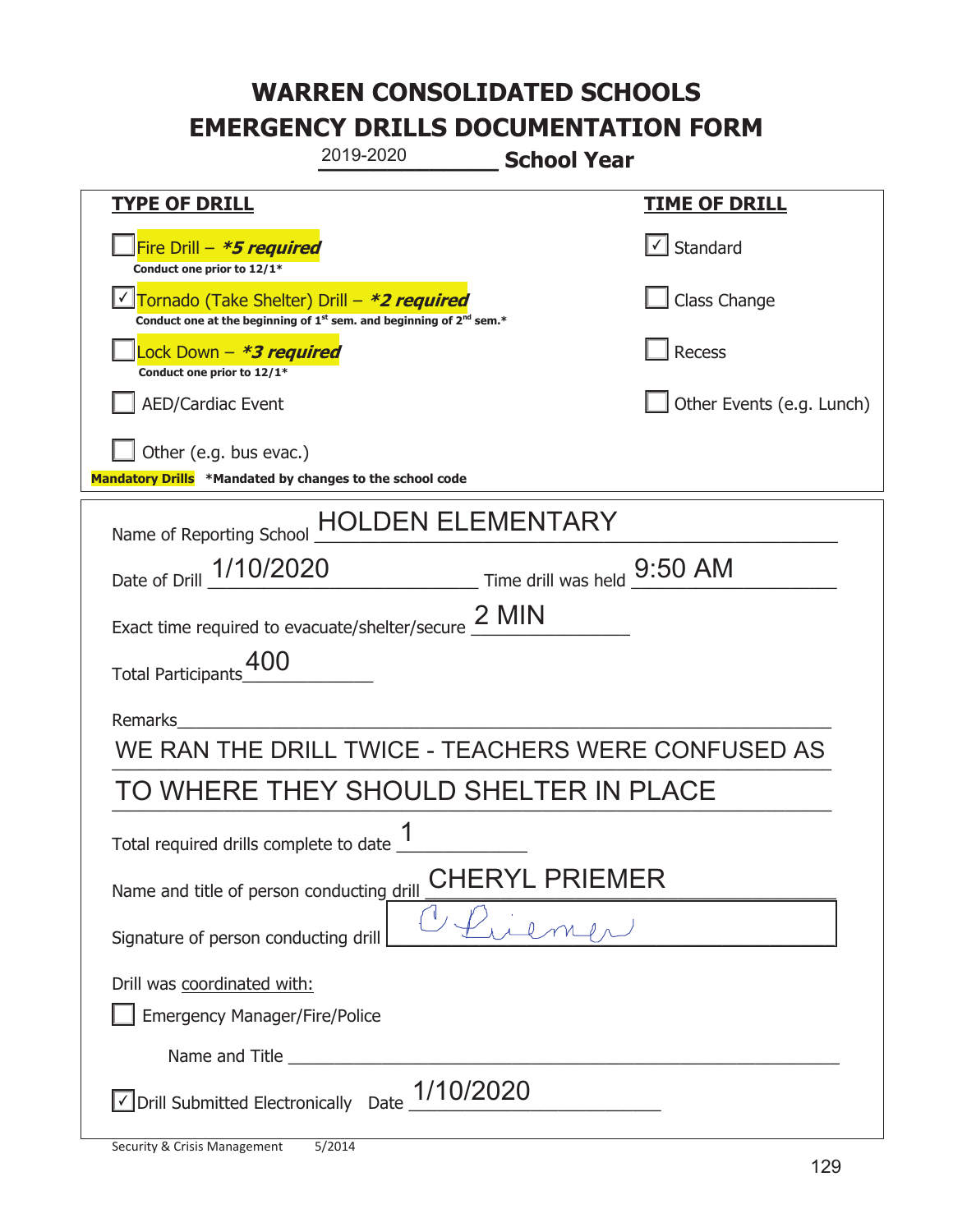|                                                                                    | 2019-2020                                                                                                                                 | <b>School Year</b>                                  |                           |
|------------------------------------------------------------------------------------|-------------------------------------------------------------------------------------------------------------------------------------------|-----------------------------------------------------|---------------------------|
| <b>TYPE OF DRILL</b>                                                               |                                                                                                                                           |                                                     | <b>TIME OF DRILL</b>      |
| Fire Drill - *5 required<br>Conduct one prior to 12/1*                             |                                                                                                                                           |                                                     | Standard                  |
|                                                                                    | Tornado (Take Shelter) Drill – *2 required<br>Conduct one at the beginning of 1 <sup>st</sup> sem. and beginning of 2 <sup>nd</sup> sem.* |                                                     | Class Change              |
| ock Down - <b>*3 required</b><br>Conduct one prior to 12/1*                        |                                                                                                                                           |                                                     | Recess                    |
| <b>AED/Cardiac Event</b>                                                           |                                                                                                                                           |                                                     | Other Events (e.g. Lunch) |
| Other (e.g. bus evac.)<br>Mandatory Drills *Mandated by changes to the school code |                                                                                                                                           |                                                     |                           |
| Name of Reporting School                                                           |                                                                                                                                           | <b>\ ELEMENTARY</b>                                 |                           |
| Date of Drill 11/13/2019                                                           |                                                                                                                                           | $\_$ Time drill was held $\frac{2:15 \text{ PM}}{}$ |                           |
|                                                                                    | Exact time required to evacuate/shelter/secure $2$ MIN                                                                                    |                                                     |                           |
| <b>Total Participants</b>                                                          |                                                                                                                                           |                                                     |                           |
| Remarks                                                                            | PREK-5 ALL PARTICIPATED IN DRILL                                                                                                          |                                                     |                           |
|                                                                                    |                                                                                                                                           |                                                     |                           |
|                                                                                    |                                                                                                                                           |                                                     |                           |
| Total required drills complete to date $\frac{6}{5}$                               | 3                                                                                                                                         |                                                     |                           |
| Name and title of person conducting drill                                          |                                                                                                                                           | CHERYL PRIEMER                                      |                           |
| Signature of person conducting drill                                               |                                                                                                                                           |                                                     |                           |
| Drill was coordinated with:<br><b>Emergency Manager/Fire/Police</b>                |                                                                                                                                           |                                                     |                           |
|                                                                                    |                                                                                                                                           |                                                     |                           |
|                                                                                    | $\vee$ Drill Submitted Electronically Date $\_11/13/2019$                                                                                 |                                                     |                           |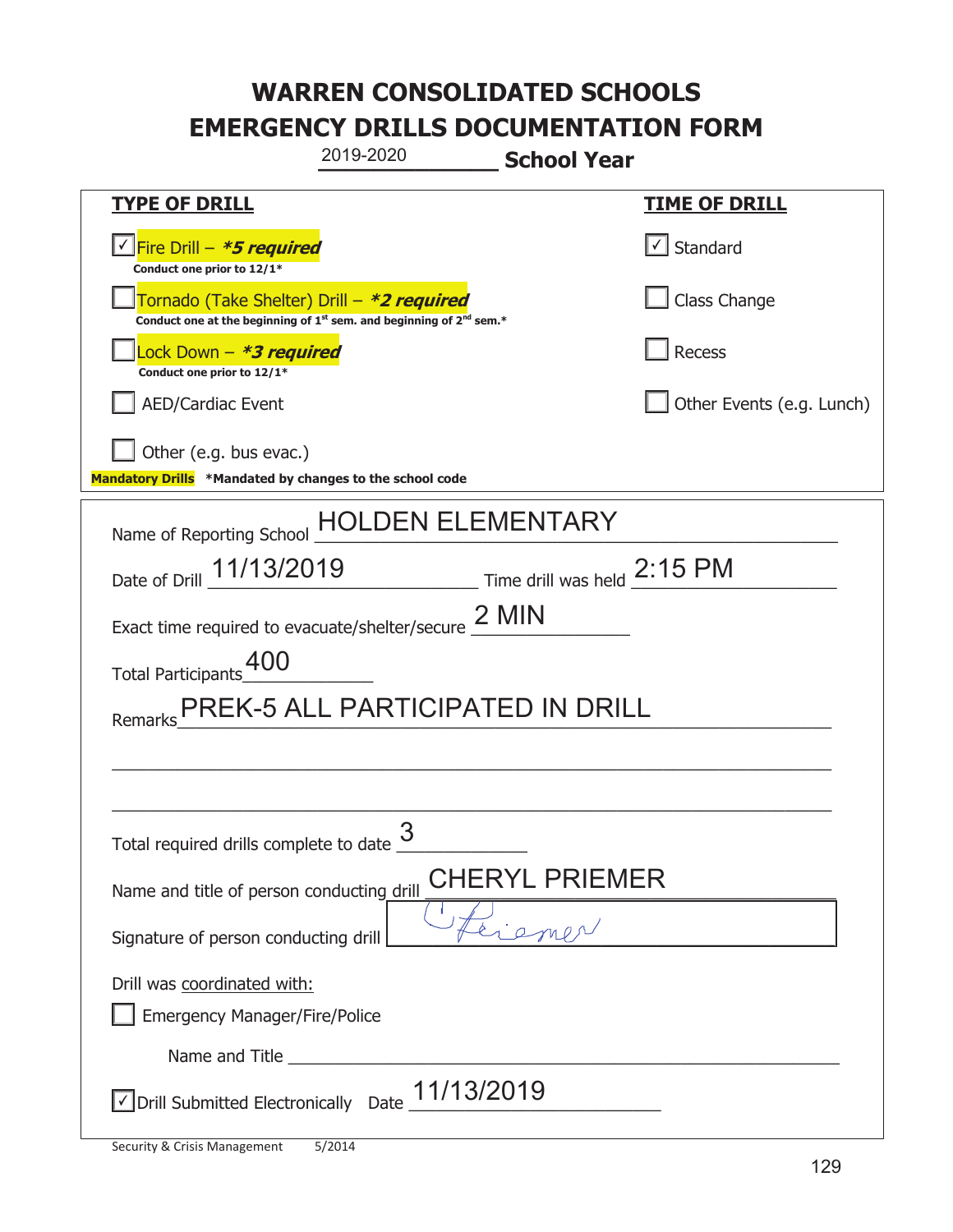| 2019-2020                                                                                                                                 | <b>School Year</b>                                            |  |
|-------------------------------------------------------------------------------------------------------------------------------------------|---------------------------------------------------------------|--|
| <u>TYPE OF DRILL</u>                                                                                                                      | <b>TIME OF DRILL</b>                                          |  |
| Fire Drill - *5 required<br>Conduct one prior to 12/1*                                                                                    | $\lfloor \angle \rfloor$ Standard                             |  |
| Tornado (Take Shelter) Drill – *2 required<br>Conduct one at the beginning of 1 <sup>st</sup> sem. and beginning of 2 <sup>nd</sup> sem.* | Class Change                                                  |  |
| Lock Down - *3 required<br>Conduct one prior to 12/1*                                                                                     | <b>Recess</b>                                                 |  |
| <b>AED/Cardiac Event</b>                                                                                                                  | Other Events (e.g. Lunch)                                     |  |
| Other (e.g. bus evac.)<br>Mandatory Drills *Mandated by changes to the school code                                                        |                                                               |  |
| Name of Reporting School                                                                                                                  | DEN ELEMENTARY.                                               |  |
| Date of Drill 10/8/2019                                                                                                                   | $\frac{1}{2}$ Time drill was held $\frac{2:00 \text{ PM}}{4}$ |  |
| Exact time required to evacuate/shelter/secure                                                                                            | 3 MIN                                                         |  |
| Total Participants_400                                                                                                                    |                                                               |  |
| Remarks                                                                                                                                   | STAFF AND STUDENTS RESPONDED TO THE ALICE CONE                |  |
|                                                                                                                                           | WITH SERIOUSNESS. STAFF MADE APPROPRIATE DECISIONS            |  |
| BASED ON WHERE THE CONE WAS POSITIONED.                                                                                                   |                                                               |  |
| Total required drills complete to date $\frac{2}{3}$                                                                                      |                                                               |  |
| CHERYL PRIEMER<br>Name and title of person conducting drill                                                                               |                                                               |  |
| Signature of person conducting drill                                                                                                      |                                                               |  |
| Drill was coordinated with:<br><b>Emergency Manager/Fire/Police</b>                                                                       |                                                               |  |
|                                                                                                                                           |                                                               |  |
| √ Drill Submitted Electronically<br>Date                                                                                                  | 10/8/2019                                                     |  |

t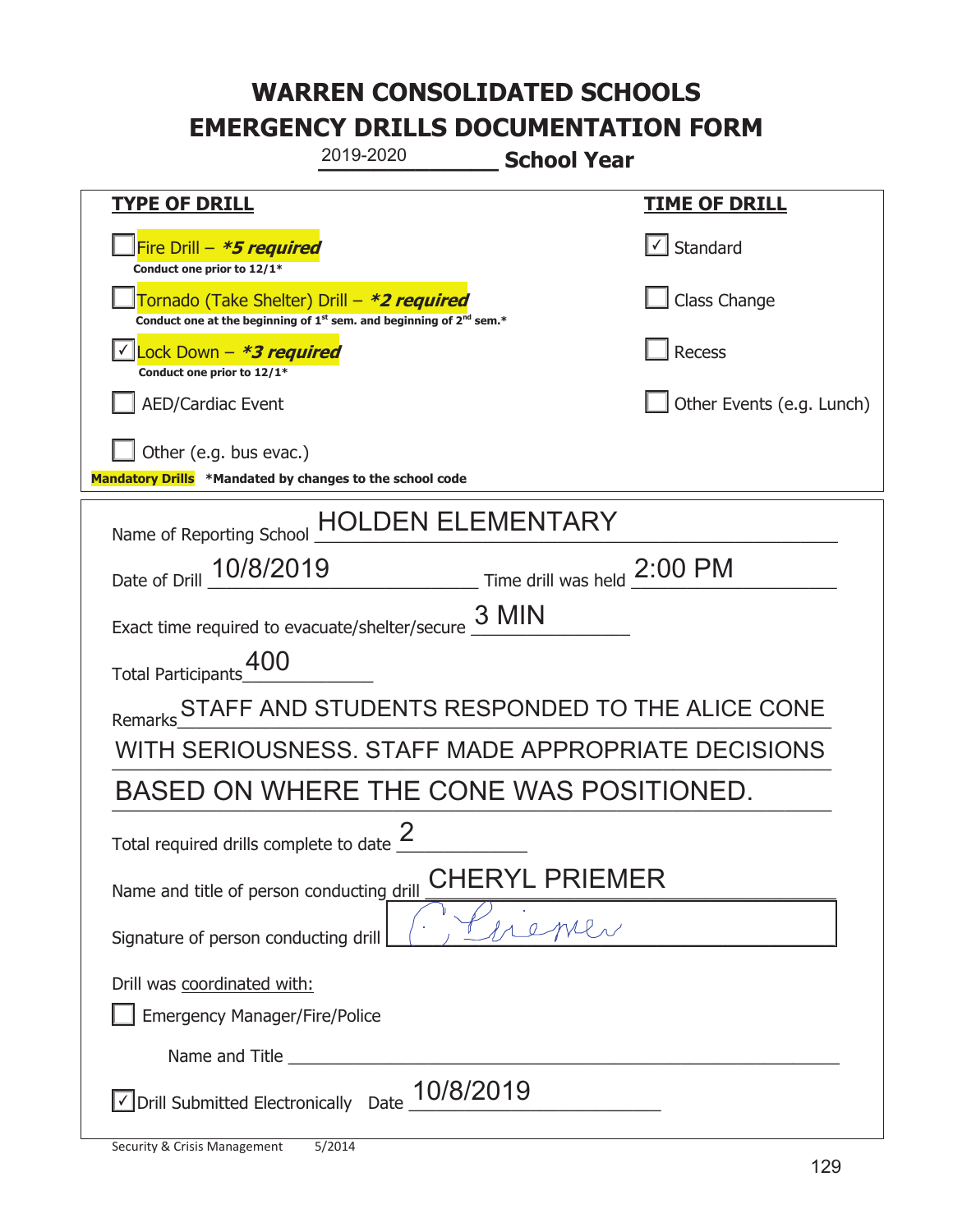| 2019-2020                                                                                                                                 | <b>School Year</b>                                       |                                  |
|-------------------------------------------------------------------------------------------------------------------------------------------|----------------------------------------------------------|----------------------------------|
| <b>TYPE OF DRILL</b>                                                                                                                      |                                                          | <u>TIME OF DRILL</u>             |
| <u>√ Fire Drill – *5 required</u><br>Conduct one prior to 12/1*                                                                           |                                                          | Standard                         |
| Tornado (Take Shelter) Drill – *2 required<br>Conduct one at the beginning of 1 <sup>st</sup> sem. and beginning of 2 <sup>nd</sup> sem.* |                                                          | Class Change                     |
| ock Down - <b>*3 required</b><br>Conduct one prior to 12/1*                                                                               |                                                          | <b>Recess</b>                    |
| <b>AED/Cardiac Event</b>                                                                                                                  |                                                          | $\cup$ Other Events (e.g. Lunch) |
| Other (e.g. bus evac.)<br>Mandatory Drills *Mandated by changes to the school code                                                        |                                                          |                                  |
| Name of Reporting School                                                                                                                  | DEN ELEMENTARY                                           |                                  |
| Date of Drill 10/8/2019                                                                                                                   | Time drill was held 12:30 LUNCH                          |                                  |
| Exact time required to evacuate/shelter/secure 3 MINUTES                                                                                  |                                                          |                                  |
| Total Participants_00                                                                                                                     |                                                          |                                  |
| Remarks                                                                                                                                   | STAFF AND STUDENTS EXITED THE BUILDING DURING LUNCH TIME |                                  |
|                                                                                                                                           | LUNCH SUPERVISORS ASSISTED WITH THE DRILL                |                                  |
|                                                                                                                                           |                                                          |                                  |
| Total required drills complete to date $\frac{2}{3}$                                                                                      |                                                          |                                  |
| CHERYL PRIEMER<br>Name and title of person conducting drill                                                                               |                                                          |                                  |
| Signature of person conducting drill                                                                                                      | $M_{1}$                                                  |                                  |
| Drill was coordinated with:<br><b>Emergency Manager/Fire/Police</b>                                                                       |                                                          |                                  |
|                                                                                                                                           |                                                          |                                  |
| $\sqrt{}$ Drill Submitted Electronically Date                                                                                             | 10/8/2019                                                |                                  |

t